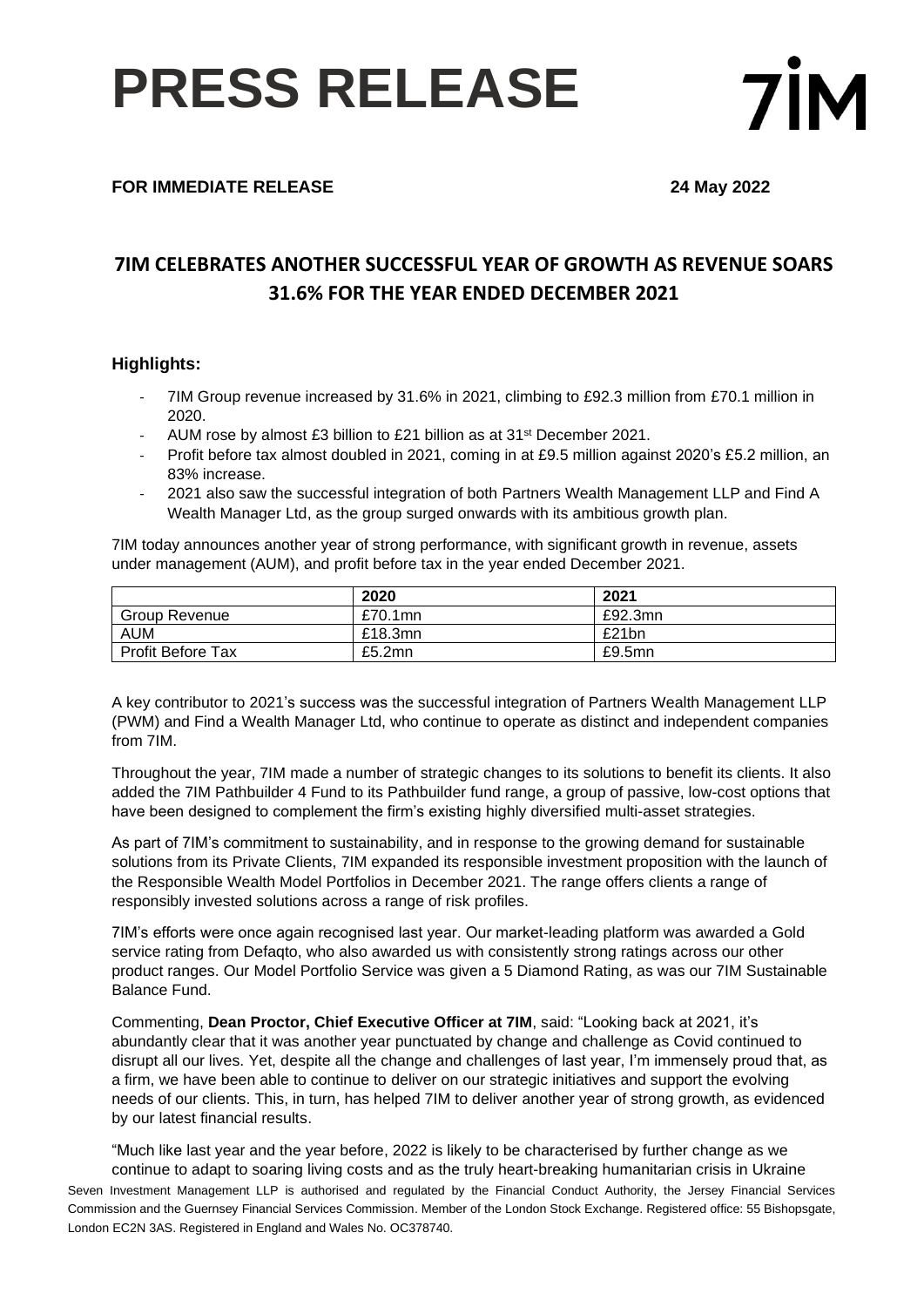# **PRESS RELEASE**



rumbles on. However, while the world around us continues to change, our focus at 7IM remains the same as when 7IM was first founded 20 years ago – and that is to put our clients' interests at the heart of everything we do. To achieve this, our strategic priorities for 2022 centre around continuing to invest in our people, technology and digital services, and our sustainability endeavours so we can deliver an unrivalled experience to our customers, clients and partners."



#### **A decade of continuous growth**



### **Notes to Editors:**

Any reference to specific investments are included for information purposes only and are not intended to provide stock recommendation or investment recommendations to individual investors.

Past performance is not a guide to future performance and it's important to note that the value of your investments may go up and down, and you may receive back less than you invested originally.

### **About 7IM**

It all began in 2002, with seven of us in a basement establishing 7IM because we couldn't find anywhere we wanted to invest our families' money. Our assets under management now stand at over £20bn, and we have moved from 'basement' to 'Bishopsgate' in the City of London.

We manage money aiming to meet people's medium to long term return expectations. Fundamentally, we believe in active asset allocation in both active and passive investments (where we were one of the first to offer actively managed passive portfolios). We build global portfolios based on that allocation, and

Seven Investment Management LLP is authorised and regulated by the Financial Conduct Authority, the Jersey Financial Services Commission and the Guernsey Financial Services Commission. Member of the London Stock Exchange. Registered office: 55 Bishopsgate, London EC2N 3AS. Registered in England and Wales No. OC378740.